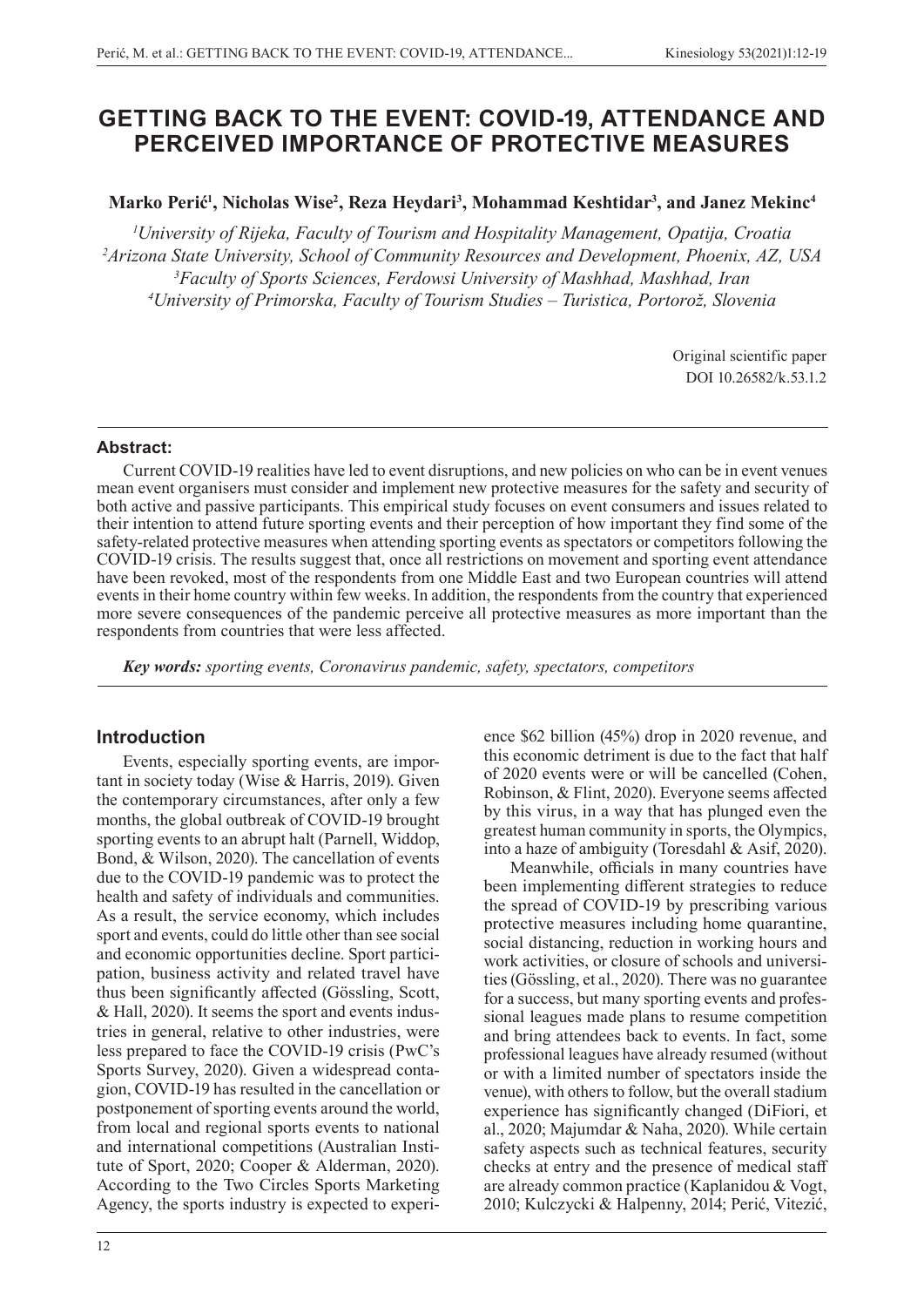& Đurkin Badurina, 2019; Pickering, Castley, Hill, & Newsome, 2010), current realities impose additional challenges to sporting event organisers who now have to consider and include new non-pharmaceutical protective measures for the safety and security of both active and passive participants.

While existing current safety measures are recommendations, although instructions are provided with justifications prescribed by health agencies' officials, the perspective of event consumers (competitors and spectators) has since been neglected among early studies on sporting events and COVID-19 research. This paper argues the need for such considerations and presents some preliminary data based on the importance of safety measures among sporting event attendees (both spectators and competitors) to get a sense of what measures are necessary before people will feel comfortable once again attending sporting events. To test this research design and gain international perspective, the researchers conduct a preliminary analysis in Croatia, Slovenia, and Iran. Croatia and Slovenia are two smaller populated neighbouring European countries that were very successful in the battle against COVID-19 during the first wave of pandemic, while Iran, a largely populated Middle-East country suffered many casualties. To support this assertion, at the time of writing this paper, on 3rd June 2020, Croatia and Slovenia recorded 2,246 and 1,477 COVID-19 cases and 103 and 109 deaths, respectively, while Iran recorded 157,562 cases and 7,942 deaths (https://www.worldometers. info/coronavirus/). Focusing on the importance of safety measures represents a transferable research approach that sporting governing bodies and event planning practitioners can consider to capture what safety measures attendees would like to see put in place before events resume. This study therefore focuses on event consumers and issues related to their intention to attend future sporting events and their perception of how important they find some of the safety-related protective measures when attending sporting events following the COVID-19 crisis.

# **Methods**

#### **Questionnaire development**

The first part of the questionnaire encompassed participants' intentions to attend sporting events, sport preference, type of participation, event attending party and destination preference. The second part focused on respondents' perception of the importance of the COVID-19 related protective non-pharmaceutical measures when attending sporting events. Two authors developed the items based on the publicly available health agencies' recommendations and extant literature (e.g. Lee, Song, Bendle, Kim, & Han, 2012; Xiao,

et al., 2020). To refine and determine the wording of the question, items included in the questionnaire design were revised by other authors and two external experts in event management and security management so that interdisciplinary scope surrounding safety measures was realised. The final version included 17 items related to safety protection measures encompassing both personal protective (e.g. spectators wearing masks and gloves) and environmental (e.g. rigorous cleaning/disinfection techniques of the sporting facility will be implemented pre-event) measures, but respondents are left with an option to add any other safety measure they wished to identify. Respondents' perception was measured on a 5-point Likert-type scale where 1=not important at all, 2=of little importance, 3=of average importance, 4=important, and 5=very important/essential. The final part of the questionnaire comprised socio-demographic data. The questionnaire was initially prepared in English and then translated into the Croatian, Slovenian, and Persian Farsi languages. The Cronbach alpha was used to assess internal reliability of a scale measuring respondents' perception of the importance of the particular protective measures when attending sporting events for each language separately. The scale produced an alpha of .9535 for the Croatian sample, .9392 for Slovenian, and .9438 for the Iranian sample, which is highly acceptable (Burns & Burns, 2008).

# **Data collection**

Data for this preliminary analysis were collected from 25th May to 3rd June 2020. Due to importance of the topic as well as limited mobility and recommended social distancing, the questionnaire was distributed online. The link leading to the electronic version of the questionnaire was first sent to a convenience sample of individuals related to sport (either as spectators, competitors, or sports students) and then they were asked to forward it to their social networks and other contacts. Respondents' participation in the survey was voluntary and their responses remained anonymous. In total 1,091 valid responses were gathered, of which 320 in Croatia, 180 in Slovenia and 591 in Iran.

# **Data analysis**

Due to the similar Croatian and Slovenian contexts regarding a relatively small damage suffered from Coronavirus, the respondents from these two countries were merged into one group, while the Iranian respondents remained in the other group. Descriptive statistics present respondents' characteristics and their preferences as well as their assessment of the importance of the safety-related protective measures when attending sporting events. Non-parametric Mann-Whitney U test was applied for identification of statistically significant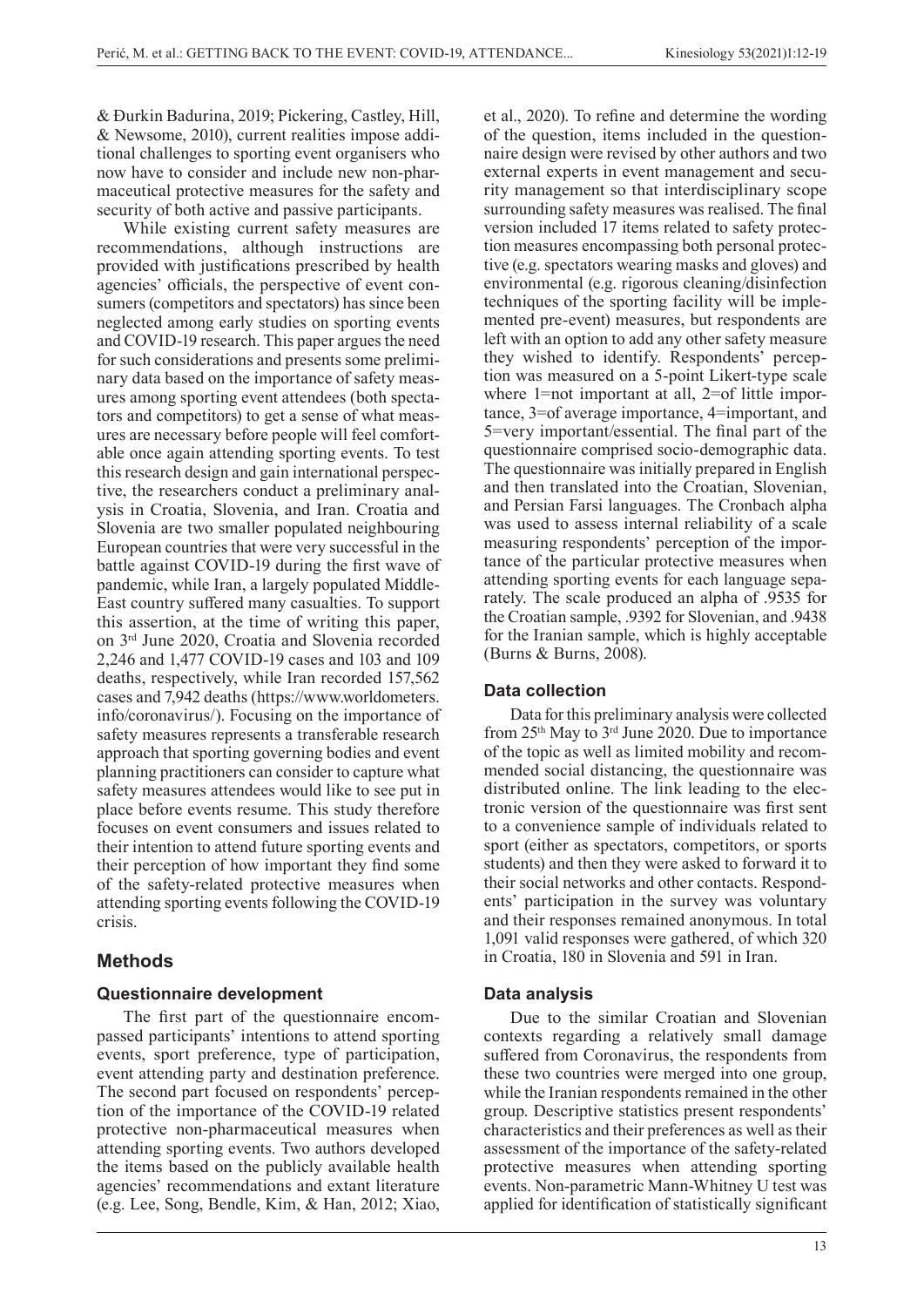differences between the two groups' perceptions of the importance of the safety-related protective measures when attending sporting events.

#### **Results**

Regarding demographic profile of this study's respondents (Table 1), most of them were male (56%), aged around 30 years, employed (45.37%) or students (41.43%). These characteristics, as well as the fact that most of the respondents were highly educated, are quite common in such sport-related research contexts (e.g. Duglio & Beltramo, 2017; Getz & McConnell, 2014; Slavich, Dwyer, & Rufer, 2018). It must also be noted that although Iran had in place a long-standing ban on the presence of women at the Iranian stadiums (which was lifted in 2019), many competitions are still held separately for women and men. In this survey, around 41% of the Iranian respondents were women.

Respondents' intention to attend a sporting event once all restrictions on movement and sporting event attendance have been revoked differ between groups: 56.80% in Croatia and Slovenia and 34.18% in Iran would not wait and would attend a sporting event as soon as possible, while 13-14% of the respondents never attend sporting events (Table 2). Out of those who will attend, most of the respondents in Croatia and Slovenia will attend as spectators, while in Iran as competitors. Football (soccer) events are the most popular type of events, but in Croatia and Slovenia respondents will attend these events mainly as spectators while in Iran as competitors, too. While in Croatia and Slovenia lot of respondents will also attend running (7.21%) and cycling (5.81%) events, volleyball emerged as very popular activity in Iran (within the category "other sports"). In general, selected sporting event will be held within their home country (91-95%),

#### *Table 1. Sample profile*

| Dimension/variable |                |                | Croatia & Slovenia<br>$(N=500)$ |             | Iran<br>$(N=591)$ | Total<br>$(N=1,091)$ |               |  |
|--------------------|----------------|----------------|---------------------------------|-------------|-------------------|----------------------|---------------|--|
|                    |                | N              | $\%$                            | N           | $\%$              | N                    | $\frac{0}{0}$ |  |
| Gender             | Male           | 265            | 53.00                           | 346         | 58.54             | 611                  | 56.00         |  |
|                    | Female         | 235            | 47.00                           | 245         | 41.46             | 480                  | 44.00         |  |
| Education          | No education   | $\Omega$       | 0.00                            | $\mathbf 0$ | 0.00              | $\Omega$             | 0.00          |  |
|                    | Elementary     | $\overline{2}$ | 0.40                            | 30          | 5.08              | 32                   | 2.93          |  |
|                    | Secondary      | 226            | 45.20                           | 134         | 22.67             | 360                  | 33.00         |  |
|                    | University     | 207            | 41.40                           | 309         | 52.28             | 516                  | 47.30         |  |
|                    | Postgraduate   | 65             | 13.00                           | 118         | 19.97             | 183                  | 16.77         |  |
| Employment         | Public sector  | 127            | 25.40                           | 55          | 9.31              | 182                  | 16.68         |  |
|                    | Private sector | 188            | 37.60                           | 125         | 21.15             | 313                  | 28.69         |  |
|                    | Unemployed     | 20             | 4.00                            | 43          | 7.28              | 63                   | 5.77          |  |
|                    | Retired        | 19             | 3.80                            | 6           | 1.02              | 25                   | 2.29          |  |
|                    | Student        | 127            | 25.40                           | 325         | 54.99             | 452                  | 41.43         |  |
|                    | Other          | 19             | 3.80                            | 37          | 6.26              | 56                   | 5.13          |  |
| Age                | Average age    | years<br>37.53 |                                 |             | years<br>25.81    | years<br>31.18       |               |  |

#### *Table 2. Intention to attend a sporting event*

| Once all restrictions on movement and<br>sporting event attendance have been<br>revoked, how long will you wait to attend |     | Croatia & Slovenia<br>$(N=500)$ |     | Iran<br>$(N=591)$ | Total<br>$(N=1,091)$ |       |  |
|---------------------------------------------------------------------------------------------------------------------------|-----|---------------------------------|-----|-------------------|----------------------|-------|--|
| a sporting event?                                                                                                         | N   | $\%$                            | N   | $\frac{0}{0}$     | N                    | $\%$  |  |
| I will not wait; I will attend immediately<br>(within a week)                                                             | 284 | 56.80                           | 202 | 34.18             | 486                  | 44.55 |  |
| 2-4 weeks                                                                                                                 | 60  | 12.00                           | 114 | 19.29             | 174                  | 15.95 |  |
| 1-2 months                                                                                                                | 42  | 8.40                            | 117 | 19.80             | 159                  | 14.57 |  |
| 3-6 months                                                                                                                | 28  | 5.60                            | 46  | 7.78              | 74                   | 6.78  |  |
| Over 6 months                                                                                                             | 16  | 3.20                            | 35  | 5.92              | 51                   | 4.67  |  |
| I never attend sporting events (and I will<br>not attend future sporting events)                                          | 70  | 14.00                           | 77  | 13.03             | 147                  | 13.47 |  |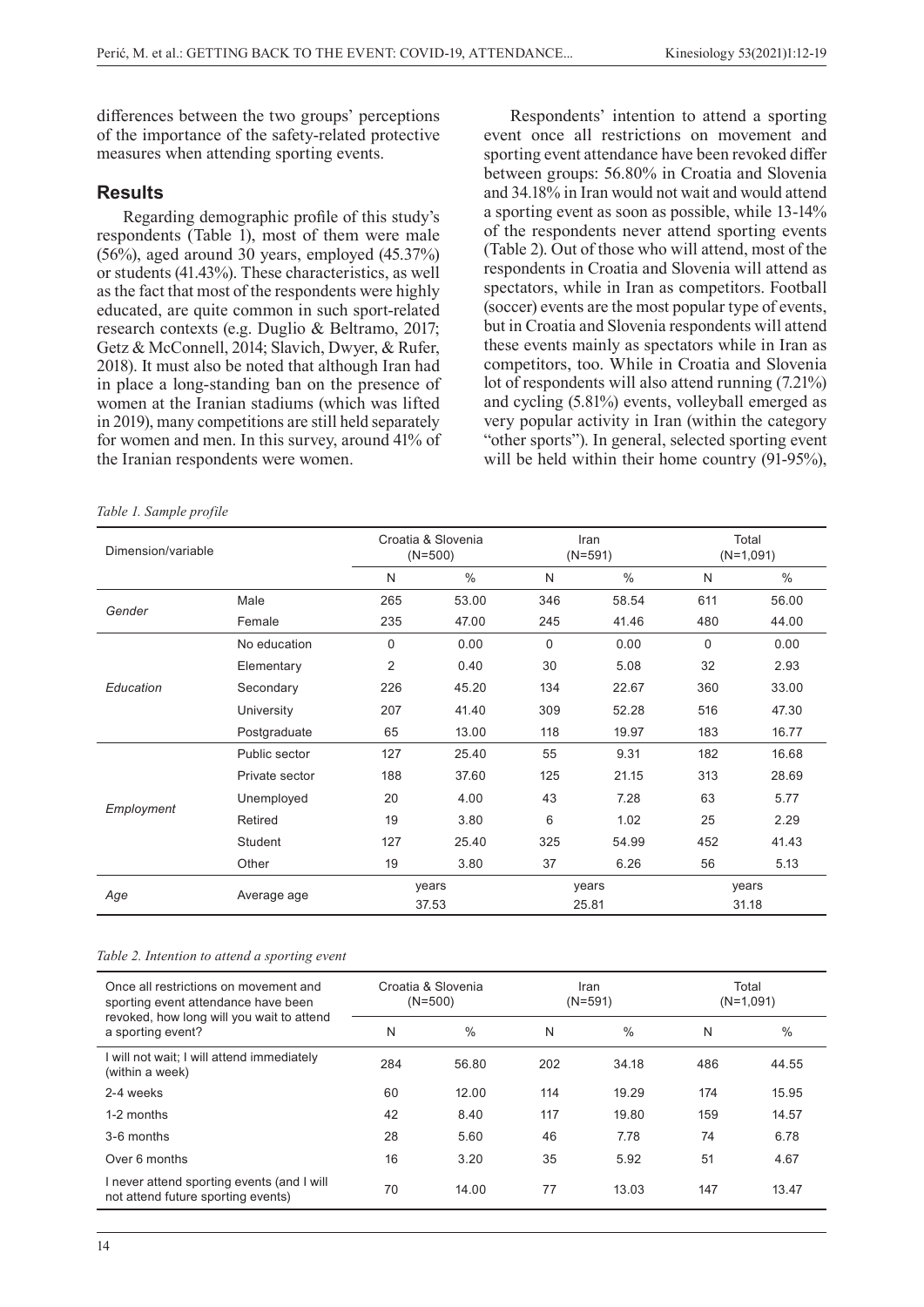| Question/variable                                                                           |     | Croatia & Slovenia<br>$(N=430)$ |     | Iran<br>$(N=514)$ | Total<br>$(N=944)$ |       |  |  |  |  |
|---------------------------------------------------------------------------------------------|-----|---------------------------------|-----|-------------------|--------------------|-------|--|--|--|--|
|                                                                                             | N   | $\%$                            | N   | $\frac{0}{0}$     | N                  | $\%$  |  |  |  |  |
| What will be the first type of sporting event you will attend once restrictions have ended? |     |                                 |     |                   |                    |       |  |  |  |  |
| Football/Soccer event                                                                       | 209 | 48.60                           | 146 | 28.40             | 355                | 37.61 |  |  |  |  |
| Basketball event                                                                            | 24  | 5.58                            | 19  | 3.70              | 43                 | 4.56  |  |  |  |  |
| Swimming event                                                                              | 6   | 1.40                            | 75  | 14.59             | 81                 | 8.58  |  |  |  |  |
| Athletics event                                                                             | 9   | 2.09                            | 15  | 2.92              | 24                 | 2.54  |  |  |  |  |
| Tennis tournament                                                                           | 12  | 2.79                            | 13  | 2.53              | 25                 | 2.65  |  |  |  |  |
| Running event                                                                               | 31  | 7.21                            | 0   | 0.00              | 31                 | 3.28  |  |  |  |  |
| Cycling event                                                                               | 25  | 5.81                            | 23  | 4.47              | 48                 | 5.08  |  |  |  |  |
| Weightlifting event                                                                         | 5   | 1.16                            | 12  | 2.33              | 17                 | 1.80  |  |  |  |  |
| Local/traditional sporting event                                                            | 67  | 15.58                           | 10  | 1.95              | 77                 | 8.16  |  |  |  |  |
| Other sports                                                                                | 42  | 9.77                            | 201 | 39.11             | 243                | 25.74 |  |  |  |  |
| My participation to the sporting event selected in Q2 will be as a:                         |     |                                 |     |                   |                    |       |  |  |  |  |
| Competitor                                                                                  | 88  | 20.47                           | 421 | 81.91             | 509                | 53.92 |  |  |  |  |
| Spectator                                                                                   | 342 | 79.53                           | 93  | 18.09             | 435                | 46.08 |  |  |  |  |
| Who do you plan to be accompanied with while attending the selected sporting event:         |     |                                 |     |                   |                    |       |  |  |  |  |
| I will attend alone                                                                         | 33  | 7.67                            | 121 | 23.54             | 154                | 16.31 |  |  |  |  |
| With a family                                                                               | 93  | 21.63                           | 29  | 5.64              | 122                | 12.92 |  |  |  |  |
| With a partner                                                                              | 57  | 13.26                           | 17  | 3.31              | 74                 | 7.84  |  |  |  |  |
| With friends                                                                                | 247 | 57.44                           | 347 | 67.51             | 594                | 62.92 |  |  |  |  |
| The selected sporting event to which you plan to attend is located:                         |     |                                 |     |                   |                    |       |  |  |  |  |
| In my home country                                                                          | 394 | 91.63                           | 488 | 94.94             | 882                | 93.43 |  |  |  |  |
| Abroad                                                                                      | 36  | 8.37                            | 26  | 5.06              | 62                 | 6.57  |  |  |  |  |

*Table 3. Respondents' preferences regarding sporting event attendance*

and respondents will be accompanied with their friends (Table 3).

Table 4 suggests that respondents' perception of the importance of the safety-related protective measures when attending sporting events vary depending the group. In Croatia and Slovenia, respondents perceived all the measures as less important than did respondents in Iran. Availability of hand sanitizers, sanitization of seats before sitting, cleaning and disinfection of a sport facility and contactless/ automated paying for tickets and services are identified as of above the average importance in Croatia and Slovenia. The Iranian respondents perceive all the measures as important, especially rigorous cleaning and disinfection of a sport facility, availability of hand sanitizers, automated ticketing as well as keeping minimum distance between spectators. When it comes to social distancing, it should be noted that women at the Iranian stadiums, due to special socio-cultural values, reside in a special part of the grandstand (10% of the total stadium space is usually reserved for women), where men do not have the right of access. Mann-Whitney U test confirmed what has been assumed, that is, that there were significant differences in perception of all safety-related protective measures between

Croatia and Slovenia (group 1) and Iran (group 2) (36744.00≤U≤76821.50, p=0.00000). Respondents also suggested some measures such as utilization of disinfection tunnels for spectators and staff before entering the sports event or proper air conditioning and ventilation at the competition venue.

#### **Discussion and conclusions**

Being aware of a limitation that the two samples differ to an extent (the Iranian respondents were younger and more frequently athletes and/or students), this study showed that most respondents will attend sporting events in their home countries within few weeks after all restrictions on movement and sporting event attendance will be lifted. This is in line with the study of spectators in Belarus Premier League during the COVID-19 crisis (Reade, Schreyer, & Singleton, 2020) and provides a breath of optimism for the event and sports tourism markets, which was considered to be one of the hardest hit tourism subsectors (Gössling, et al., 2020). Still, this does not mean that organisations' existing business models will stay the same; many will have to adapt and innovate focusing on new strategies to generate revenue such as tick-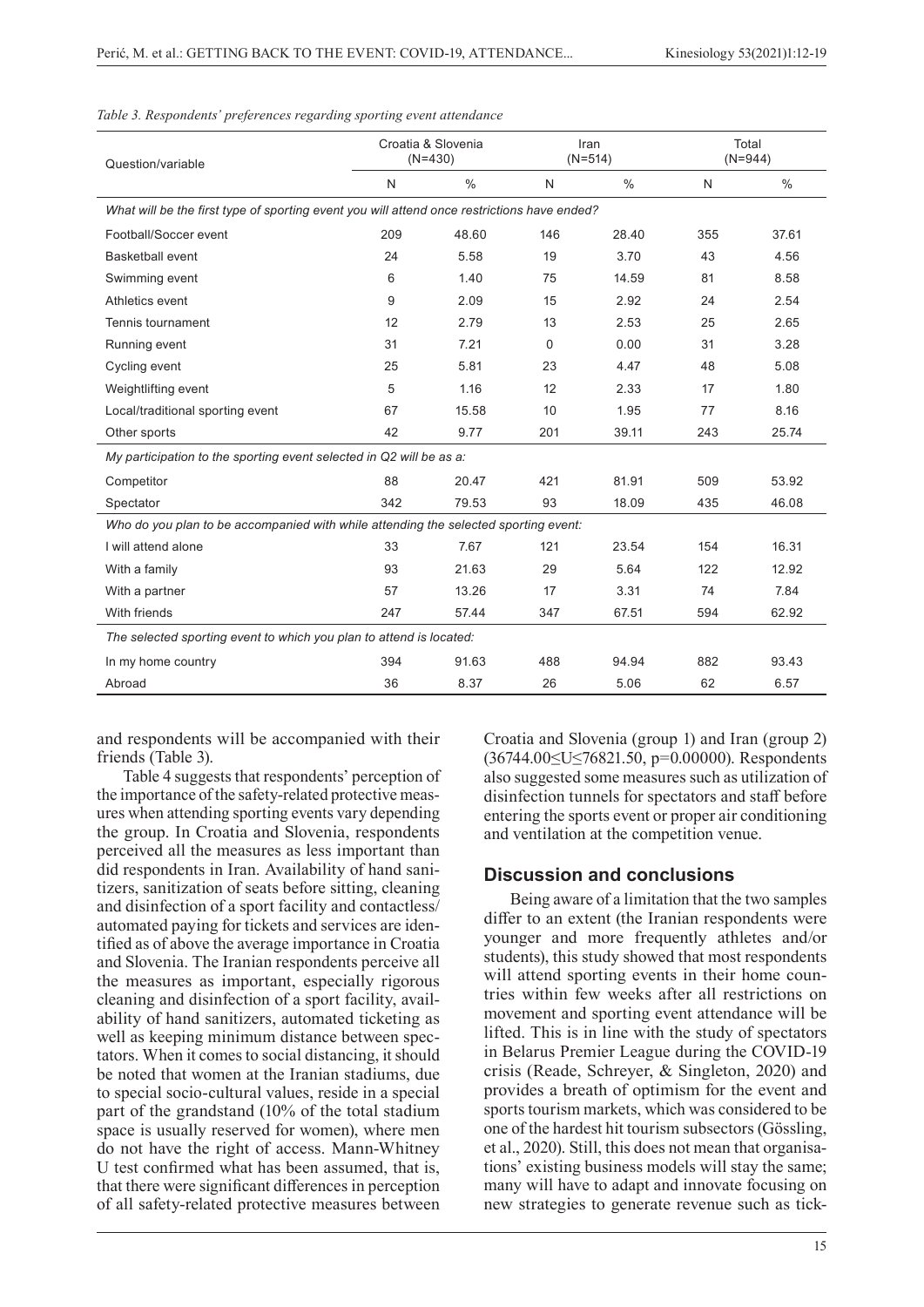| Please indicate<br>how important you<br>consider each of                                                         | Croatia &<br>Slovenia |           | Iran |           | Total |      | Mann-<br>Whitney | Ζ            |          | Mean              |
|------------------------------------------------------------------------------------------------------------------|-----------------------|-----------|------|-----------|-------|------|------------------|--------------|----------|-------------------|
| the following safety<br>protective measures at<br>a sporting venue:                                              | M                     | <b>SD</b> | M    | <b>SD</b> | M     | SD   | U                |              | p        | Rank <sup>a</sup> |
| Availability of hand<br>sanitizer                                                                                | 3.34                  | 1.29      | 4.40 | 0.91      | 3.91  | 1.22 | 76821.50         | $-14.443971$ | $.0001*$ | 1 < 2             |
| Working staff wearing<br>masks and gloves                                                                        | 2.89                  | 1.30      | 4.29 | 0.94      | 3.65  | 1.32 | 60186.50         | -17.497281   | $.0001*$ | 1 < 2             |
| Spectators wearing<br>masks and gloves                                                                           | 2.51                  | 1.25      | 4.30 | 0.97      | 3.48  | 1.42 | 43492.50         | $-20.724585$ | .0001*   | 1 < 2             |
| Staff/employees will<br>have temperature<br>checked before<br>starting shift                                     | 2.73                  | 1.29      | 4.26 | 0.94      | 3.56  | 1.35 | 55027.00         | -18.457956   | $.0001*$ | 1 < 2             |
| Spectators will have<br>temperature checked<br>before entry                                                      | 2.55                  | 1.29      | 4.22 | 1.00      | 3.46  | 1.41 | 49891.00         | $-19.422494$ | $.0001*$ | 1 < 2             |
| Automated ticketing                                                                                              | 3.10                  | 1.31      | 4.41 | 0.87      | 3.81  | 1.27 | 62161.50         | -17.273795   | $.0001*$ | 1 < 2             |
| Security searches<br>upon entry will be<br>contactless only                                                      | 2.96                  | 1.25      | 4.23 | 0.88      | 3.65  | 1.24 | 63895.00         | -16.734345   | $.0001*$ | 1 < 2             |
| Number of spectators<br>will be limited                                                                          | 2.83                  | 1.29      | 4.18 | 0.97      | 3.56  | 1.31 | 62134.00         | -17.035986   | $.0001*$ | 1 < 2             |
| Minimum distance<br>between spectators<br>will be enforced                                                       | 2.73                  | 1.26      | 4.43 | 0.82      | 3.65  | 1.34 | 42642.00         | $-21.019835$ | $.0001*$ | 1 < 2             |
| Chairs in the stands<br>will be separated for<br>social distancing                                               | 2.66                  | 1.28      | 4.31 | 0.92      | 3.55  | 1.37 | 47840.00         | -19.887787   | $.0001*$ | 1 < 2             |
| Seats will be sanitized<br>by venue staff just<br>before an attendee<br>sits in their seat                       | 3.25                  | 1.32      | 4.39 | 0.87      | 3.87  | 1.24 | 72762.00         | $-15.191533$ | $.0001*$ | 1 < 2             |
| Food and beverage<br>services/options will<br>be limited                                                         | 2.30                  | 1.19      | 4.22 | 0.95      | 3.34  | 1.43 | 36744.00         | $-21.949489$ | $.0001*$ | 1 < 2             |
| Spectators allowed<br>in common areas<br>will be limited (i.e.<br>restaurants, bars,<br>toilets, etc.)           | 2.83                  | 1.26      | 4.20 | 0.92      | 3.57  | 1.28 | 59452.00         | -17.582573   | $.0001*$ | 1 < 2             |
| Paying for all services<br>will be contactless                                                                   | 3.06                  | 1.31      | 4.24 | 0.91      | 3.70  | 1.26 | 72294.00         | $-15.113253$ | $.0001*$ | 1 < 2             |
| Rigorous cleaning/<br>disinfection<br>techniques of the<br>sporting facility will<br>be implemented<br>pre-event | 3.33                  | 1.30      | 4.49 | 0.75      | 3.96  | 1.19 | 69780.00         | -15.922891   | $.0001*$ | 1 < 2             |
| Additional cleaning/<br>disinfection of the<br>sport facility will<br>happen immediately<br>post-event           | 3.19                  | 1.32      | 4.51 | 0.77      | 3.90  | 1.24 | 61686.50         | -17.526025   | $.0001*$ | 1 < 2             |
| The venue will be<br>vacant for at least a<br>day/night between<br>events                                        | 2.62                  | 1.35      | 4.08 | 1.06      | 3.41  | 1.40 | 62929.00         | -16.801226   | $.0001*$ | 1 < 2             |
| Total average                                                                                                    | 2.87                  | 1.32      | 4.30 | 0.92      | 3.65  | 1.33 |                  |              |          |                   |

*Table 4. Perception of the importance of the safety-related protective measures when attending sporting events* 

Note. M=mean; SD=standard deviation; \* denote significance at the .0001 percent level; <sup>a</sup> indicates which group can be considered as having the higher mean rank (1=Croatia & Slovenia; 2=Iran).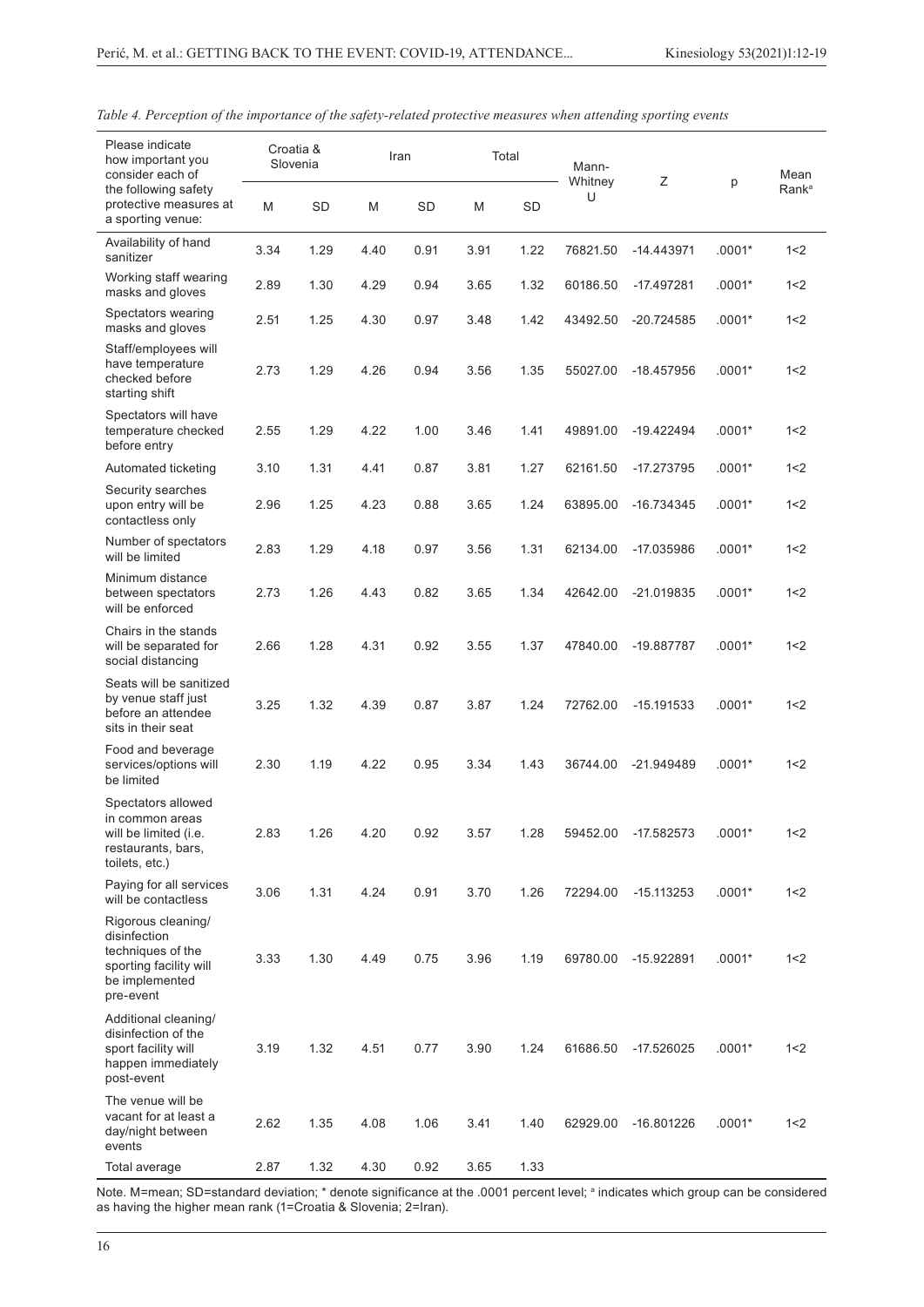eting strategies, digitalisation strategies, and media involvement (PwC's Sports Survey, 2020; Reade & Singleton, 2020).

Taking this work forward and expanding on this preliminary study is a chance to develop some further hypotheses. For instance, based on the respondents' intention to attend sporting events, their perceptions of health risks related to attending sporting events seems to be low. The lower perceived risks usually result in higher intention to (re)visit a destination or attend an event (Karl, 2018; Reade, et al., 2020; Reade & Singleton, 2020; Yang, Khoo-Lattimore, & Arcodia, 2017) but this study did not examine this relationship directly. However, this study focused on the respondents' perception of importance of the safety-related protective measures when attending sporting events suggesting that the Iranian respondents found safety-related protective measures more important than did their counterparts in Croatia and Slovenia. The relationship between the health risk perception and readiness to implement non-pharmaceutical interventions was found positive in previous studies (Lee, et al., 2012), so we can argue that higher importance of the safety-related protective measures when attending sporting events expressed by Iranians could be a result of a higher level of perceived health risks. Indeed, Iran suffered more during the COVID-19 pandemic than Croatia or Slovenia and the difference between the two groups can partly be a consequence of this exogenous factor. Accordingly, experiencing more severe consequences of the pandemic (and perceived risk that could be a subject of further research) could affected the Iranian respondents to be increasingly cautious and to expect rigor safetyrelated protective measures at sporting events.

While this study examined the differences between the two groups belonging to different cultural backgrounds and country contexts in their perception of safety-related protective measures at sporting events, future testing should show whether the respondents' perception depend on sociodemographic and travel-related attributes such as age, gender, education, employment, preferences regarding sports, type of participation, or travel party. In addition, as has been argued by Alexandris, Theodorakis, Kaplanidou and Papadimitriou (2017) and Risitano, Tutore, Sorrentino and Quintano (2017), each event or country is specific

and it would be important for future studies to consider these particularities when proposing and/ or analysing safety-related protective measures.

Building on Evans et al. (2020) and Parnell et al. (2020), this study implies that attending sporting events will continue to play an important role in the future, despite the current disruption to larger scale social gatherings. This is especially true for football (soccer), which is fundamentally a networked game with many stakeholders involved in delivering and consuming a football game (Bond, Widdop, & Chadwick, 2018; Parnell, et al., 2020). Moreover, football is a sport with great revenue growth potential and limiting or eliminating fans will have quite an extensive economic impact (PwC's Sports Survey, 2020). Further, this study shed some light to what changes event attendees would like to see and what were their concerns regarding post COVID-19 sporting events. Regardless the limited evidence on the effectiveness of some environmental and/ or personal protective measures in reducing infectious diseases (Xiao, et al., 2020), Gössling et al. (2020) predict that social distancing will remain a key part of safety-related protective strategies in preventing the pandemic in months that follow. This study pointed to several important safety-related protective measure in addition to social distancing (e.g. hand hygiene and rigorous cleaning/disinfection). Therefore, this study's findings are largely relevant for event practice, especially when many relevant stakeholders have correctly assumed the second wave of coronavirus is continuing to show challenging times ahead for the sport and tourism industries, but with a chance to better prepare given more knowledge of the virus and its spread (Cacciapaglia, Cot, & Sannino, 2020; Ghanbari, 2020; Middleton, Lopes, Michelson, & Reid, 2020), but despite this, safety approaches will be needed for some time, even in post-COVID-19 period. In addition to proper and consistent implementation of safety-related protective measures, prescribed by world or national health agencies and sport associations, event organisers can ensure even higher level of safety for all attendees in (post)COVID-19 environment. Regardless of the degree to which countries are affected by the spread of COVID-19, event consumers will appreciate these efforts as safety is still at the top of persons' individual values and priorities.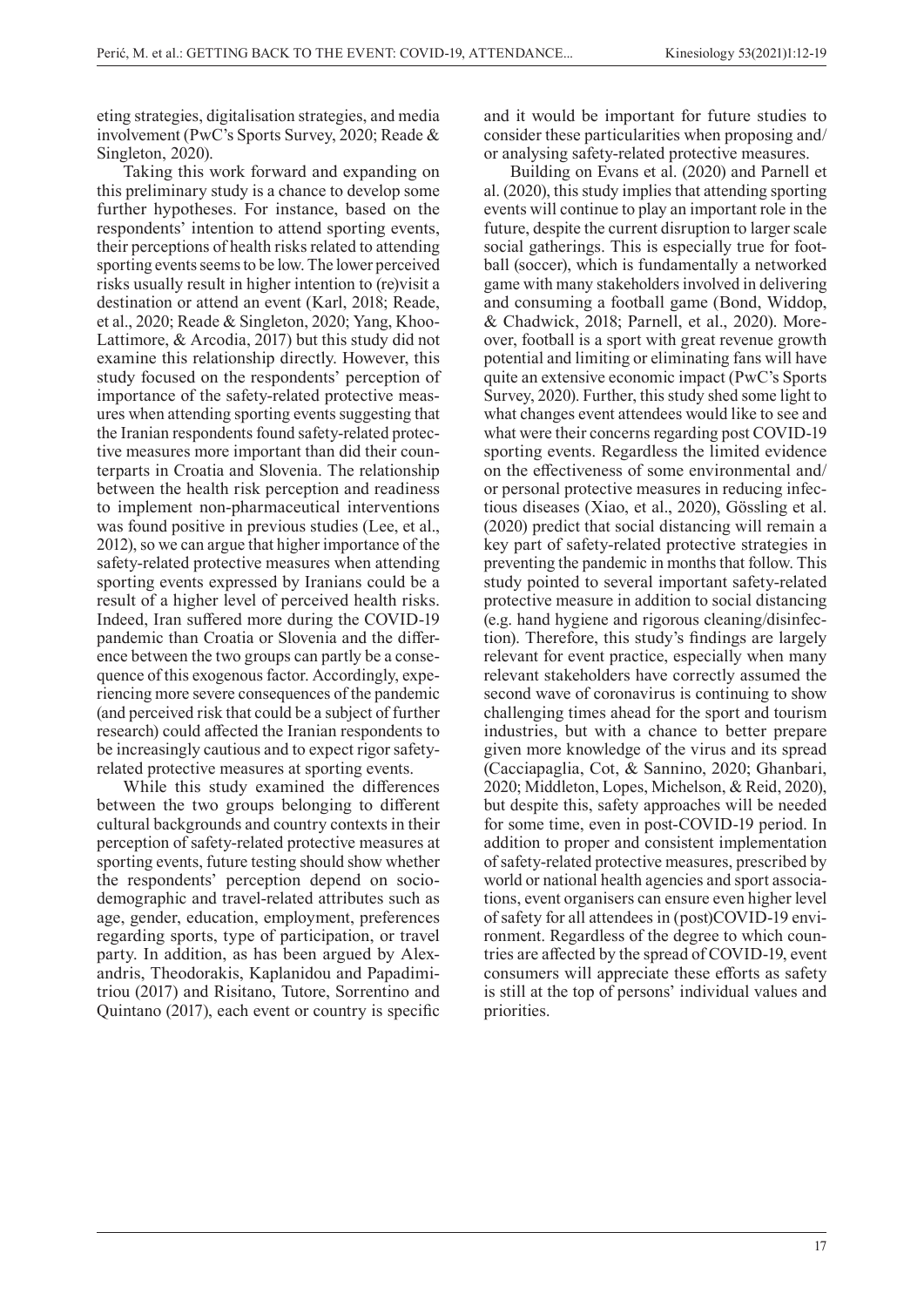#### **References**

- Alexandris, K., Theodorakis, N.D., Kaplanidou, K., & Papadimitriou, D. (2017). Event quality and loyalty among runners with different running involvement levels: The case of "The Alexander the Great" International Marathon. *International Journal of Event and Festival Management*, *8*(3), 292-307. doi: 10.1108/IJEFM-08-2016-0057
- Australian Institute of Sport (AIS). (2020). *Framework for rebooting sport in Covid-19 environment*. Retrieved May 30, 2020 from: https://www.mtba.org.au/wp-content/uploads/35845\_AIS-Framework-for-rebooting-sport\_FA.pdf
- Bond, A., Widdop, P., & Chadwick, S. (2018). Football's emerging market trade network: Ego network approach to world systems theory. *Managing Sport and Leisure*, *23*(1-2), 70-91. doi: 10.1080/23750472.2018.1481765
- Burns, R.P., & Burns, R.A. (2008). *Business research methods and statistics using SPSS*. London: SAGE Publications.
- Cacciapaglia, G., Cot, C., & Sannino, F. (2020). Second wave COVID-19 pandemics in Europe: A temporal playbook. *Scientific Reports*, *10*, 15514. doi: 10.1038/s41598-020-72611-5
- Cohen, B., Robinson. J., & Flint, J. (2020). Sports industry reels from Coronavirus fallout. *The Wall Street Journal*  (Online edition 29 March, 2020). Retrieved May 30, 2020 from: https://www.wsj.com/articles/sports-industryreels-from-coronavirus-fallout-11585517192
- Cooper, J.A., & Alderman, D.H. (2020). Cancelling March Madness exposes opportunities for a more sustainable sports tourism economy. *Tourism Geographies*, doi: 10.1080/14616688.2020.1759135
- DiFiori, J.P., Green, G., Meeuwisse, W., Putukian, M., Solomon, G.S., & Sills, A. (2020). Return to sport for North American professional sport leagues in the context of COVID-19. *British Journal of Sports Medicine*, Epub ahead of print. doi: 10.1136/bjsports-2020-103227
- Duglio, S., & Beltramo, R. (2017). Estimating the economic impacts of a small-scale sport tourism event: The case of the Italo-Swiss mountain trail CollonTrek. *Sustainability*, *9*(3), 343. doi: 10.3390/su9030343
- Evans, A.B., Blackwell, J., Dolan, P., Fahlén, J., Hoekman, R., Lenneis, V., McNarry, G., Smith, M., & Wilcock, L. (2020). Sport in the face of the COVID-19 pandemic: Towards an agenda for research in the sociology of sport. *European Journal for Sport and Society*, *17*(2), 85-95, doi: 10.1080/16138171.2020.1765100
- Getz, D., & McConnell, A. (2014). Comparing trail runners and mountain bikers: Motivation, involvement, portfolios, and event-tourist careers. *Journal of Convention and Event Tourism*, *15*(1), 69-100. doi:10.1080/15470148.201 3.834807
- Ghanbari, B. (2020). On forecasting the spread of the COVID-19 in Iran: The second wave. *Chaos, Solitons and Fractals*, *140*, 110176. doi: 10.1016/j.chaos.2020.110176
- Gössling, S., Scott, D., & Hall, C.M. (2020): Pandemics, tourism and global change: A rapid assessment of COVID-19. *Journal of Sustainable Tourism*, *29*(1), 1-20. doi: 10.1080/09669582.2020.1758708
- Kaplanidou, K., & Vogt, C. (2010). The meaning and measurement of a sport event experience among active sport tourists. *Journal of Sport Management*, *24*(5), 544-566. doi: 10.1123/jsm.24.5.544
- Karl, M. (2018). Risk and uncertainty in travel decision-making: Tourist and destination perspective. *Journal of Travel Research*, *57*(1), 129-146. doi: 10.1177/0047287516678337
- Kulczycki, C., & Halpenny, E.A. (2014). Sport cycling tourists' setting preferences, appraisals and attachments. *Journal of Sport and Tourism*, *19*(2), 169-197. doi: 10.1080/14775085.2015.1070741
- Lee, C-K., Song, H-J., Bendle, L.J., Kim, M-J, & Han, H. (2012). The impact of non-pharmaceutical interventions for 2009 H1N1 influenza on travel intentions: A model of goal-directed behavior. *Tourism Management*, *33*, 89-99. doi: 10.1016/j.tourman.2011.02.006
- Majumdar, M., & Naha, S. (2020). Live sport during the COVID-19 crisis: Fans as creative broadcasters. *Sport in Society*. doi: 10.1080/17430437.2020.1776972
- Middleton, J., Lopes, H., Michelson, K., & Reid, J. (2020). Planning for a second wave pandemic of COVID-19 and planning for winter. *International Journal of Public Health*, *65*, 1525-1527. doi: 10.1007/s00038-020-01455-7
- Parnell, D., Widdop, P., Bond, A., & Wilson, R. (2020). COVID-19, networks and sport. *Managing Sport and Leisure*. doi: 10.1080/23750472.2020.1750100
- Perić, M., Vitezić, V., & Đurkin Badurina, J. (2019). Business models for active outdoor sport event tourism experiences. *Tourism Management Perspectives*, *32*, 100561. doi: 10.1016/j.tmp.2019.100561
- Pickering, C., Castley, J.G., Hill, W., & Newsome, D. (2010). Environmental, safety and management issues of unauthorised trail technical features for mountain bicycling. *Landscape and Urban Planning*, *97*(1), 58-67. doi: 10.1016/j.landurbplan.2010.04.012
- PwC's Sports Survey. (2020). *Sports industry: System rebooting*. PricewaterhouseCoopers AG. Retrieved December 12, 2020 from: https://www.pwc.ch/en/publications/2020/PwCs-Sports-Survey-2020.pdf
- Reade, J., Schreyer, D., & Singleton, C. (2020). Stadium attendance demand during the Covid-19 crisis: Early empirical evidence from Belarus. *Discussion Paper No. 2020-20*. Retrieved December 12, 2020 from: http://www.reading. ac.uk/web/files/economics/emdp202020.pdf
- Reade, J., & Singleton, C. (2020). Demand for public events in the COVID-19 pandemic: A case study of European football (May 1, 2020). *European Sport Management Quarterly*, e-pub ahead of print. doi: 10.2139/ssrn.3558861